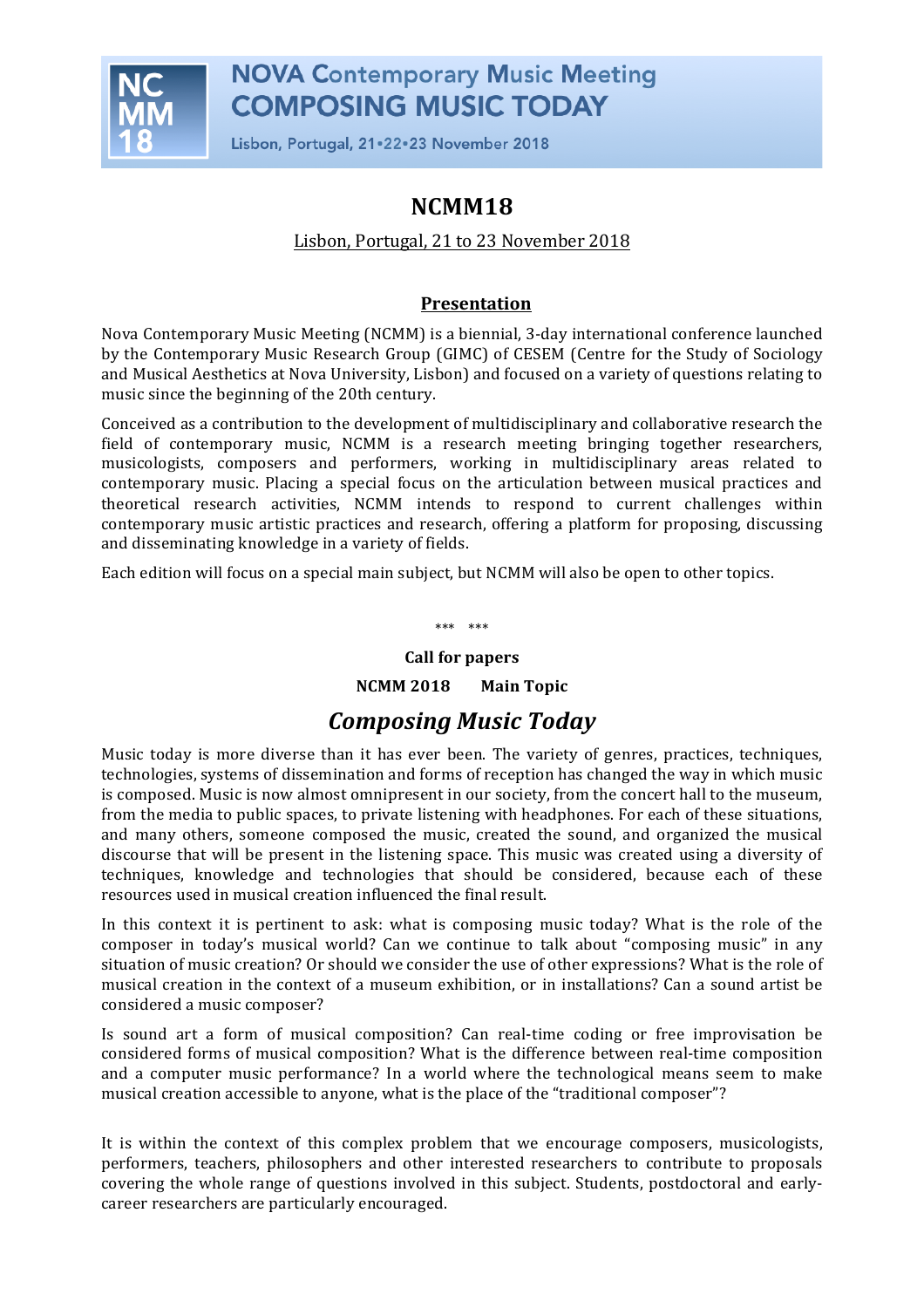

Lisbon, Portugal, 21.22.23 November 2018

#### **NCMM Themes:**

The conference is also open to other topics related to contemporary music studies and practices. Thus, we encourage the submission of papers related to any aspects of the field including, but not limited to, composition, music and technology, auditory perception, music history, analysis and theory, musical genres and practices and cultural issues.

- 1. Musical composition practices, performance and reception:
	- a. Composition techniques and technologies, including new instruments and unconventional tools and means.
	- b. Real time composition and interactive music, including live coding, electronic, interactive and computer music.
	- c. Collaborative composition, free improvisations and open composition.
	- d. Practice-based research in music, including composition, performance and collaborative musical activities.
- 2. Music history, theory and analysis:
	- a. What are the challenges of contemporary music for musical analysis and history?
	- b. What new paradigms, theories and techniques are emerging?
	- c. What balance is there/should there be between theory and practice in general and specific musicological methodologies?
	- d. Does contemporary music need new techniques, methodologies and specifically designed tools, or is what already exists sufficient?
- 3. Philosophy of music and aesthetics:
	- a. What philosophical points of view can be brought to bear on aesthetic and technical transformations in contemporary music?
	- b. What of epistemology, semiotics and phenomenological studies of contemporary music?
	- 4. Musicology, intertextuality and authenticity:
		- a. How to discuss intertextuality and authenticity in the context of contemporary music, and what issues should be considered.
		- b. What about critical, systematic and empirical musicological methodologies and practices in contemporary music?
	- 5. Auditory perception and cognition:
		- a. Issues of music cognition, semiotics and the experience of contemporary music
		- b. How to study the relationship between the composer's intentions and the perceptual experience of music.
	- 6. Musical sound transcription, representation and music notation:
		- a. What new questions does contemporary music raise in terms of transcription, representation and music notation?
		- b. New tools and methods of transcription and representation of sound.
		- c. How and which musical sound representations can become tools for musical art creation and research.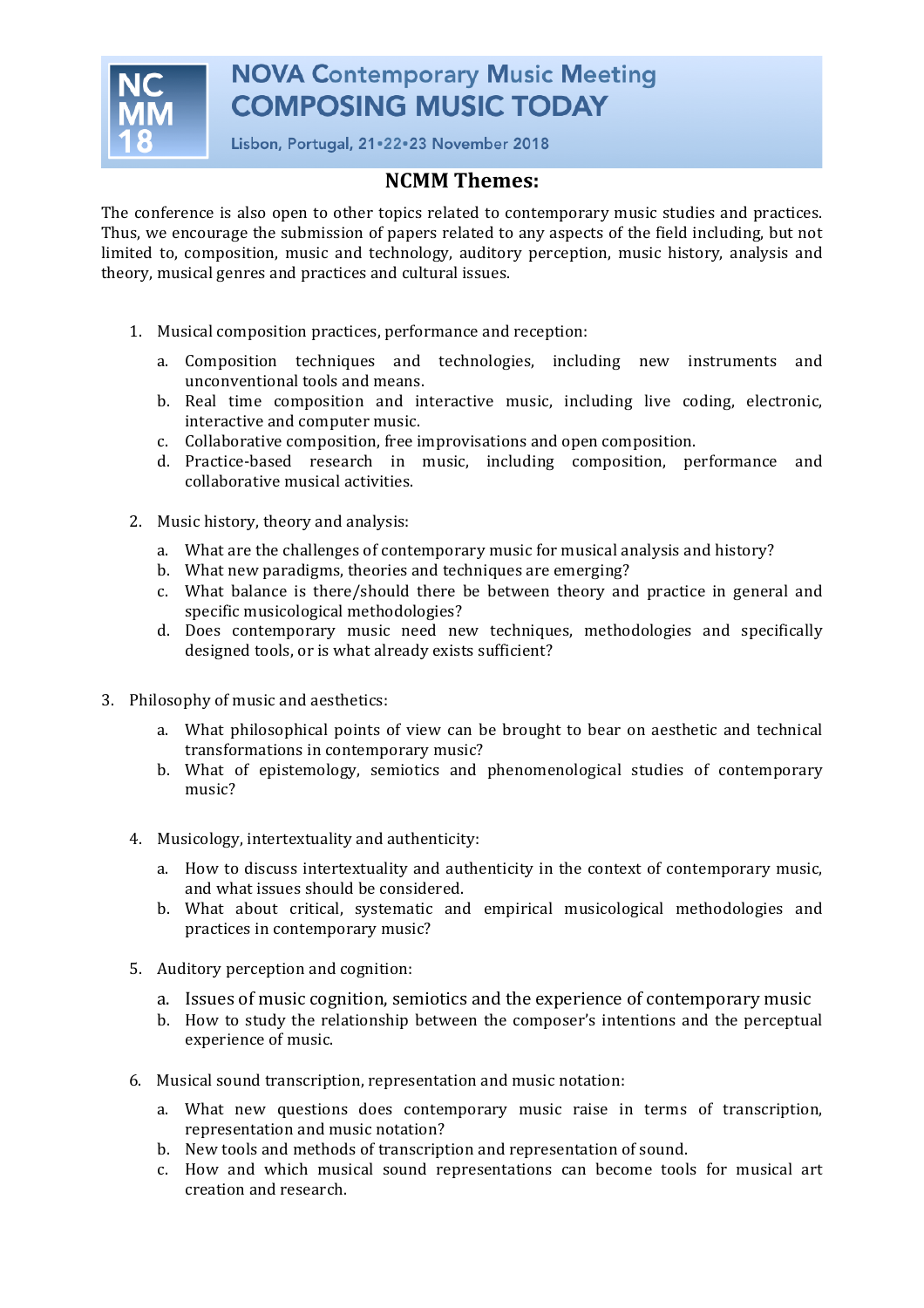

Lisbon, Portugal, 21.22.23 November 2018

- 7. Sound technologies and the music industry:
	- a. Genres and diversity of style.
	- b. The influence of industry and technology on musical aesthetics.
	- c. Broadcasting and sampling: repetition and variation as a means to become a musical hit.
	- d. Popular music and other contemporary arts in relation to music
	- e. What musical issues do internet communities, group compositions and telematics raise?
- 8. Music and image:
	- a. What of music and "moving images" on TV, cinema, Internet and other kinds of multimedia?
	- b. What of the musicological challenges of music for video games?
- 9. Sound art, installations and exhibitions:
	- a. What musicological discourse can there be for music outside the concert hall?
	- b. How and why study sound art and music/sound installations in a musicological context?
	- c. What can be the role of music in museum exhibitions?
- 10. Soundscape, sound ecology:
	- a. How, and with what terminology, can one discuss soundscapes and sound ecology in a musical domain?
	- b. Virtual auditory space creation, sound ecology and sonification.
- 11. Documentation and preservation of musical heritage:
	- a. What problems are there concerning the preservations and documentation of contemporary music works?
	- b. How and why is the performability of some contemporary music works challenging and sometimes not viable?
- 12. Music and emergent cultures and societies, cultural heritage and inclusive societies:
	- a. Anthropology, cultural and cross-cultural studies in contemporary music.
	- b. Ouestions of unity, diversity, plurality, multicultural resources, hybridization, and local music in a globalized world.
	- c. What problems arise concerning music criticism, the sociology of music and culture?